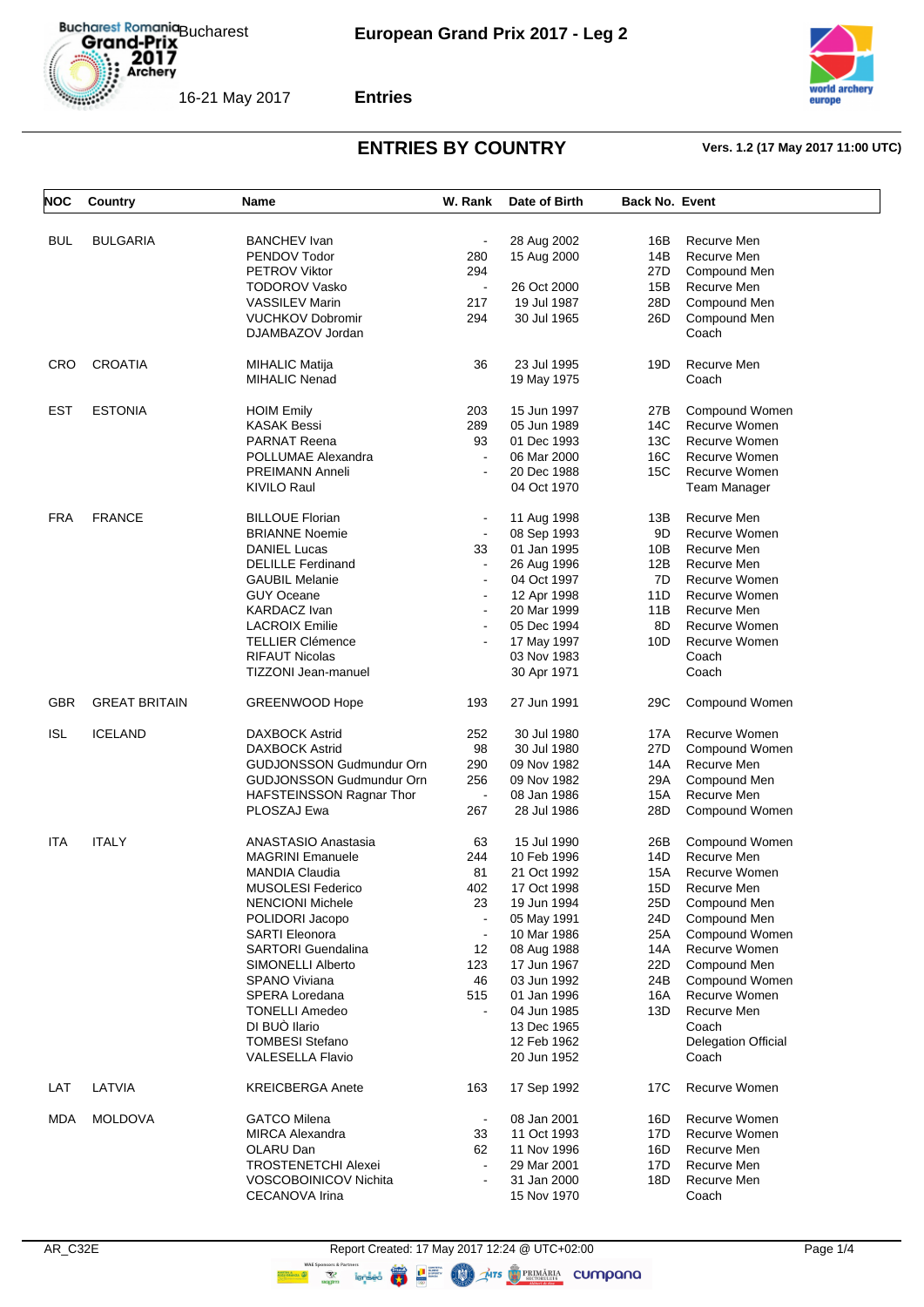



**Entries**

| NOC        | Country            | Name                                | W. Rank                  | Date of Birth              | <b>Back No. Event</b> |                             |
|------------|--------------------|-------------------------------------|--------------------------|----------------------------|-----------------------|-----------------------------|
| <b>NED</b> | <b>NETHERLANDS</b> | <b>BROEKSMA Gijs</b>                | $\blacksquare$           | 10 Dec 1999                | 10D                   | Recurve Men                 |
|            |                    | DE BAKKER Mick                      | 599                      | 16 Sep 1991                | 11D                   | Recurve Men                 |
|            |                    | VAN DEN OEVER Rick                  | 391                      | 18 Apr 1992                | 12D                   | Recurve Men                 |
|            |                    |                                     | 186                      |                            | 9D                    |                             |
|            |                    | VAN TONGEREN Jan                    |                          | 01 Nov 1998                |                       | Recurve Men                 |
|            |                    | VAN ROZENDAAL-VAN GERVEN Jacqueline |                          | 20 Feb 1964                |                       | Coach                       |
| <b>NOR</b> | <b>NORWAY</b>      | <b>BURHOL Simen</b>                 | 599                      | 23 Jan 1992                | 17A                   | Recurve Men                 |
|            |                    | FEVANG MARZOUK Laila                | 87                       | 26 Oct 1993                | 25D                   | Compound Women              |
|            |                    | <b>GRYDELAND Runa</b>               | 41                       | 06 May 1994                | 29B                   | Compound Women              |
|            |                    | <b>HAGEN Paul Andre</b>             | 229                      | 26 May 1992                | 16A                   | Recurve Men                 |
|            |                    | HASTHI Sander Thorbjoernsen         | $\sim$                   | 12 Jan 1999                | 18A                   | Recurve Men                 |
|            |                    | <b>HAUGSETH Mads</b>                | 54                       | 02 Mar 1995                | 31C                   | Compound Men                |
|            |                    | LINDBERGET Sigmund                  |                          | 30 Sep 1956                |                       | Team Manager                |
|            |                    | SVENSEN June                        |                          | 22 Jun 1951                |                       | Coach                       |
| <b>POL</b> | <b>POLAND</b>      | <b>BARAKONSKA Milena</b>            | $\blacksquare$           | 12 May 1992                | 11C                   | Recurve Women               |
|            |                    | FALDZINSKI Maciej                   | 142                      | 22 Jul 1992                | 7D                    | Recurve Men                 |
|            |                    | <b>FARASIEWICZ Karolina</b>         | 443                      | 27 Sep 1996                | 8C                    | Recurve Women               |
|            |                    | <b>KASPROWSKI Oskar</b>             | $\blacksquare$           | 03 Feb 2000                | 8D                    | Recurve Men                 |
|            |                    | <b>LESNIAK Natalia</b>              | 132                      | 10 Jul 1991                | 7C                    | Recurve Women               |
|            |                    | <b>MARZEC Pawel</b>                 | 49                       | 18 Jan 1994                | 5D                    | Recurve Men                 |
|            |                    | <b>MICHALAK Slawomir</b>            | $\blacksquare$           | 13 Dec 1972                | 6D                    | Recurve Men                 |
|            |                    | PRZYBYLSKI Lukasz                   | 318                      | 24 Apr 1994                | 30D                   | Compound Men                |
|            |                    |                                     | 38                       |                            | 27C                   |                             |
|            |                    | SHKOLNA Mariya                      |                          | 28 Oct 1997                |                       | Compound Women              |
|            |                    | SMIALKOWSKA Magdalena               | $\blacksquare$           | 17 Dec 1997                | 10C                   | Recurve Women               |
|            |                    | <b>SZELAG Filip</b>                 | 222                      | 09 Feb 1999                | 31D                   | Compound Men                |
|            |                    | <b>TOBOLEWSKA Anna</b>              | 355                      | 07 Aug 1998                | 12C                   | Recurve Women               |
|            |                    | ZYZANSKA Sylwia                     | 118                      | 27 Jul 1997                | 9C                    | Recurve Women               |
|            |                    | PATLEWICZ Henryk                    |                          | 13 Aug 1964                |                       | Coach                       |
|            |                    | SUNGHO Choi                         |                          | 13 Mar 1972                |                       | Coach                       |
|            |                    | <b>TROJNAR Jacek</b>                |                          | 06 Aug 1961                |                       | Coach                       |
| POL2       | <b>CWKS</b>        | KOCAJ Marlena                       | $\blacksquare$           | 24 Sep 1999                | 17B                   | Recurve Women               |
| ROU        | <b>ROMANIA</b>     | <b>ACHILIE Ovidiu</b>               | 113                      | 11 Jun 1974                | 28A                   | Compound Men                |
|            |                    | AMAIESTROAIE Madalina               |                          | 09 Dec 2017                | 10A                   | Recurve Women               |
|            |                    | <b>ANGELESCU Codruta</b>            | $\overline{\phantom{a}}$ | 15 Jun 1968                | 28A                   | Compound Women              |
|            |                    | <b>BUZILA Las Tudor</b>             | $\blacksquare$           | 04 Apr 2003                | 12A                   | Recurve Men                 |
|            |                    | <b>CIORNEI Daniel</b>               | 256                      | 08 Feb 1989                | 5A                    | Recurve Men                 |
|            |                    | <b>CONSTANTINESCU Catrinel</b>      | 344                      | 26 Nov 1996                | 24A                   | Compound Women              |
|            |                    | <b>CRISTESCU Claudia Daniela</b>    | 149                      | 14 Jan 1969                | 26A                   | Compound Women              |
|            |                    | <b>DANILA Andrei</b>                | 190                      | 16 Jan 1994                | 11A                   | Recurve Men                 |
|            |                    | <b>DANILET Anca</b>                 | $\blacksquare$           | 10 Sep 2001                | 29A                   | Compound Women              |
|            |                    | <b>DUMITRASCU Gerard</b>            | 113                      | 25 Jan 1975                | 26A                   | Compound Men                |
|            |                    | FECIORU Ilinca Andreea              | $\blacksquare$           | 19 Jul 2002                | 7A                    | Recurve Women               |
|            |                    | <b>FENECHIU Horia</b>               | 495                      | 26 Jun 1962                | 22A                   | Compound Men                |
|            |                    | <b>FORRAY Emilia Georgiana</b>      | 515                      | 24 Apr 1999                | 8A                    | Recurve Women               |
|            |                    | <b>FRAI Cosmin</b>                  |                          | 09 Sep 2000                | 7A                    | Recurve Men                 |
|            |                    | <b>GRUIESCU Cosmin</b>              | $\blacksquare$           | 08 Jun 1976                | 32A                   | Compound Men                |
|            |                    | <b>IEPURI Ghenadi</b>               | 253                      | 01 Dec 1971                | 9A                    | Recurve Men                 |
|            |                    | <b>ILICA Adina</b>                  | $\blacksquare$           | 29 Mar 2001                | 13A                   | Recurve Women               |
|            |                    | <b>IOSUB Patricia</b>               | 443                      | 29 Jun 1996                | 11A                   | Recurve Women               |
|            |                    | <b>MARCU Razvan</b>                 | 111                      | 05 Jan 1991                | 6A                    | Recurve Men                 |
|            |                    | <b>MIKLOS Beatrice</b>              |                          | 06 Jun 2003                | 9A                    | Recurve Women               |
|            |                    | <b>MURESIANU Ioan Valentin</b>      | $\blacksquare$           | 08 Jan 1965                | 24A                   | Compound Men                |
|            |                    |                                     |                          |                            |                       |                             |
|            |                    | PUSCA Gigi<br><b>RUSU Mihai</b>     | 254                      | 05 May 1975<br>26 Mar 2001 | 25A                   | Compound Men<br>Recurve Men |
|            |                    |                                     |                          |                            | 10A                   |                             |
|            |                    | <b>RUSU Valentin</b>                | 495                      | 29 Jan 1997                | 27A                   | Compound Men                |
|            |                    | <b>SBIERA Cosmin Valentin</b>       |                          | 28 Jul 2003                | 8A                    | Recurve Men                 |
|            |                    | SBIERA Madalina Maria               | $\blacksquare$           | 16 Aug 1999                | 12A                   | Recurve Women               |
|            |                    | <b>VLAD Marius</b>                  | 216                      | 06 Mar 1969                | 23A                   | Compound Men                |
|            |                    | <b>DENES Roza</b>                   |                          | 11 Jun 1957                |                       | Coach                       |
|            |                    | ROBU Aurel                          |                          | 25 Aug 1959                |                       | Coach                       |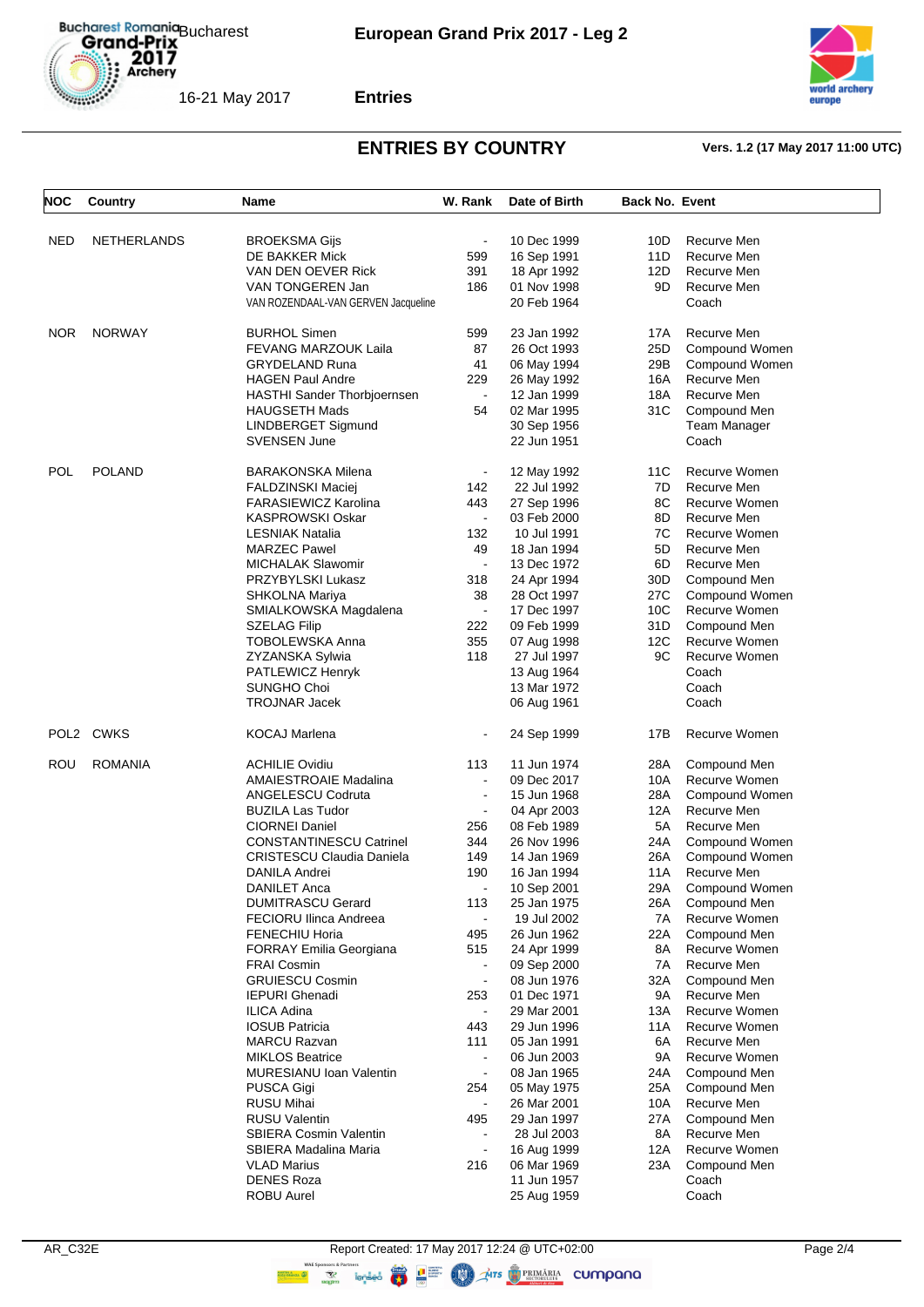



**Entries**

| <b>NOC</b> | Country                                              | Name                     | W. Rank        | Date of Birth | <b>Back No. Event</b> |                |
|------------|------------------------------------------------------|--------------------------|----------------|---------------|-----------------------|----------------|
|            | ROU2 CS GLORIOSA BUCURESTI LAZAR Marcel              |                          |                |               |                       |                |
|            |                                                      |                          |                | 14 Feb 1978   | 18C                   | Recurve Men    |
|            |                                                      | RADU Stefan              |                | 23 Aug 1964   | 19C                   | Recurve Men    |
|            | ROU3 CS BESTA BUCARESTI                              | <b>KELEMEN Cristian</b>  |                | 13 Apr 1980   | 30C                   | Compound Men   |
|            | ROU4 CS M SUCEAVA                                    | <b>MYKHAILO Kostash</b>  | 556            | 09 Jul 1990   | 20B                   | Recurve Men    |
|            | ROU5 CS AKTIV BUCURESTI                              | <b>DANILET Neculai</b>   | 495            | 27 Aug 1971   | 30B                   | Compound Men   |
|            |                                                      | <b>KACSO Sandor</b>      | $\blacksquare$ | 04 Jul 1976   | 17C                   | Recurve Men    |
|            |                                                      | NICOLAE Doru             | $\blacksquare$ | 15 Jan 1975   | 29B                   | Compound Men   |
|            |                                                      | <b>RELEA Alexandru</b>   |                | 25 Apr 1989   | 15C                   | Recurve Men    |
|            |                                                      | <b>SCUTARU Alexandru</b> |                | 10 Aug 1996   | 16C                   | Recurve Men    |
|            |                                                      |                          |                |               |                       |                |
|            | ROU6 CS KINETIK BUCURESTI FILIP Ghiorghi             |                          | 495            | 01 Mar 1971   | 31B                   | Compound Men   |
|            | ROU7 CS LAMONT CLUJ                                  | <b>CODREA Daniel</b>     | 617            | 15 Dec 1966   | 29C                   | Compound Men   |
|            |                                                      | RAICU Bogdan             | 617            | 21 Apr 1971   | 32C                   | Compound Men   |
|            |                                                      |                          |                |               |                       |                |
|            | ROU8 CS CITADEL ARTEMIS BUCURESTI DARASTEANU Flavius |                          |                | 19 Jan 2002   | 25B                   | Compound Men   |
|            |                                                      | MALLIAROUDAKIS Nikolaos  | $\blacksquare$ | 10 Aug 1960   | 17B                   | Recurve Men    |
|            |                                                      | <b>MATEI Gheorghe</b>    | $\blacksquare$ | 12 Dec 1964   | 24B                   | Compound Men   |
|            |                                                      | POPESCU Dan              | $\blacksquare$ | 06 Aug 1980   | 18B                   | Recurve Men    |
|            |                                                      | PUSCASU Adrian           | 495            | 17 May 1967   | 22B                   | Compound Men   |
|            |                                                      | <b>STEFANESCU Daniel</b> |                | 27 Nov 1977   | 23B                   | Compound Men   |
|            |                                                      |                          |                |               |                       |                |
|            | ROU9 CSA STEAU BUCURESTI BUTOI Ionut                 |                          |                | 28 Aug 1978   | 23C                   | Compound Men   |
|            |                                                      | COJOCARU Emil            | $\blacksquare$ | 24 Feb 1979   | 24C                   | Compound Men   |
|            |                                                      | PARVU Catalin            |                | 06 Mar 1979   | 27C                   | Compound Men   |
|            |                                                      | PATRU Eugen              |                | 06 Mar 1979   | 20C                   | Recurve Men    |
|            |                                                      | PEGULESCU Augustin       | $\blacksquare$ | 29 May 1967   | 25C                   | Compound Men   |
|            |                                                      | PETRUT Dorin             |                | 29 Sep 1963   | 26C                   | Compound Men   |
|            |                                                      | <b>TOMA Mihai</b>        |                | 15 May 1971   | 28C                   | Compound Men   |
|            |                                                      |                          |                |               |                       |                |
| <b>RUS</b> | <b>RUSSIA</b>                                        | BAZARZHAPOV Galsan       | 147            | 01 Nov 1994   | 7В                    | Recurve Men    |
|            |                                                      | DORZHIEVA Balzhin        | 98             | 19 Nov 1997   | 14D                   | Recurve Women  |
|            |                                                      | KHARITONOVA Viktoria     | $\blacksquare$ | 30 Nov 2001   | 15D                   | Recurve Women  |
|            |                                                      | <b>KRIVOLAP Alexey</b>   | $\blacksquare$ | 05 Jan 1997   | 8Β                    | Recurve Men    |
|            |                                                      | OSIPOVA Elena            | $\blacksquare$ | 22 May 1993   | 12D                   | Recurve Women  |
|            |                                                      | POLOVINKO Roman          | $\blacksquare$ | 28 Oct 1999   | 9Β                    | Recurve Men    |
|            |                                                      | SHEGOLKOVA Vladislava    | $\blacksquare$ | 01 Mar 1999   | 13D                   | Recurve Women  |
|            |                                                      | <b>TSYBZHITOV Bolot</b>  | 216            | 23 Nov 1993   | 6B                    | Recurve Men    |
|            |                                                      | <b>TSYDYPOV Erdem</b>    |                | 30 May 1997   | 5B                    | Recurve Men    |
|            |                                                      | MANKHANOV Zorigto        |                | 21 Jun 1977   |                       | Coach          |
|            |                                                      | PLATONOV Oleg            |                | 12 Dec 1971   |                       |                |
|            |                                                      |                          |                |               |                       | Coach          |
| <b>SRB</b> | <b>SERBIA</b>                                        | LJUBINKOVIC Marija       | 192            | 17 Apr 1994   | 28C                   | Compound Women |
|            |                                                      | ZIKIC Stefan             | 146            | 10 Feb 1995   | 32B                   | Compound Men   |
|            |                                                      |                          |                |               |                       |                |
| <b>SVK</b> | <b>SLOVAKIA</b>                                      | HURBAN JR. Vladimir      | 234            | 14 Mar 1996   | 19A                   | Recurve Men    |
| SWE        | SWEDEN                                               | <b>FLINK Ludvig</b>      |                | 03 May 1998   | 20A                   | Recurve Men    |
|            |                                                      | RÖNNLUND Rolf            |                | 21 Apr 1967   |                       | Coach          |
|            |                                                      |                          |                |               |                       |                |